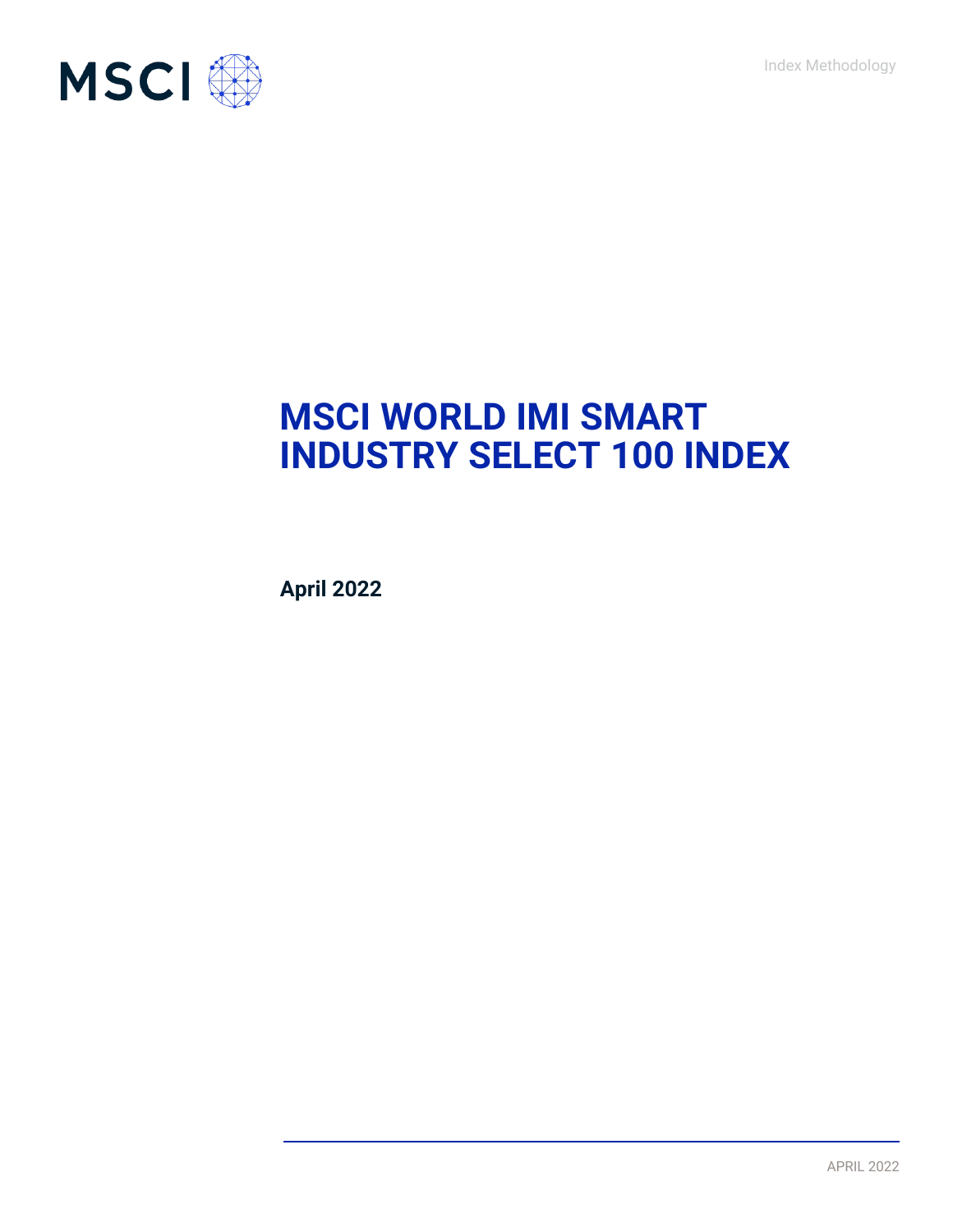

| <b>Contents</b> | $\mathbf{1}$                                                         |  |
|-----------------|----------------------------------------------------------------------|--|
|                 | $\overline{2}$                                                       |  |
|                 | 2.1                                                                  |  |
|                 | 2.2                                                                  |  |
|                 | 3                                                                    |  |
|                 | Applicable Universe and the base currency for optimization  6<br>3.1 |  |
|                 | 3.2                                                                  |  |
|                 | 3.2.1                                                                |  |
|                 | 3.2.2                                                                |  |
|                 | 3.2.3                                                                |  |
|                 | 3.2.4                                                                |  |
|                 | 3.2.5                                                                |  |
|                 | 3.2.6                                                                |  |
|                 | Defining the Optimization Objective and Constraints 8<br>3.3         |  |
|                 | 3.3.1                                                                |  |
|                 | 3.3.2                                                                |  |
|                 | 3.4                                                                  |  |
|                 | 3.5                                                                  |  |
|                 | Maintenance of the World IMI Smart Industry Select 100<br>4          |  |
|                 |                                                                      |  |
|                 | 4.1                                                                  |  |
|                 | 4.2                                                                  |  |
|                 |                                                                      |  |
|                 | Appendix 1: New Release of Barra® Equity Model Or Barra®             |  |

Optimizer.....................................................................................13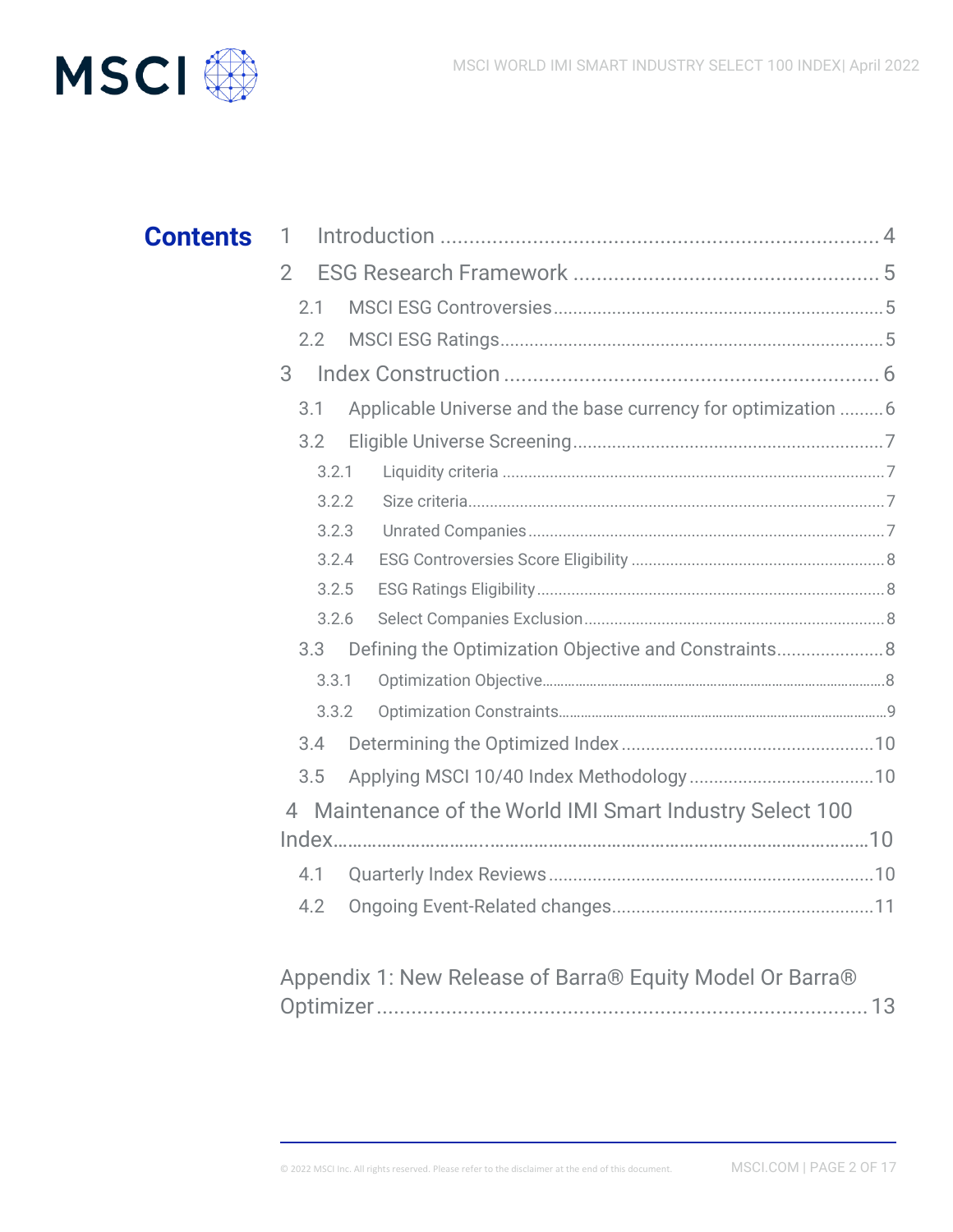

| Appendix 2: Definition of Barra GEMLT Momentum and Growth |
|-----------------------------------------------------------|
|                                                           |
|                                                           |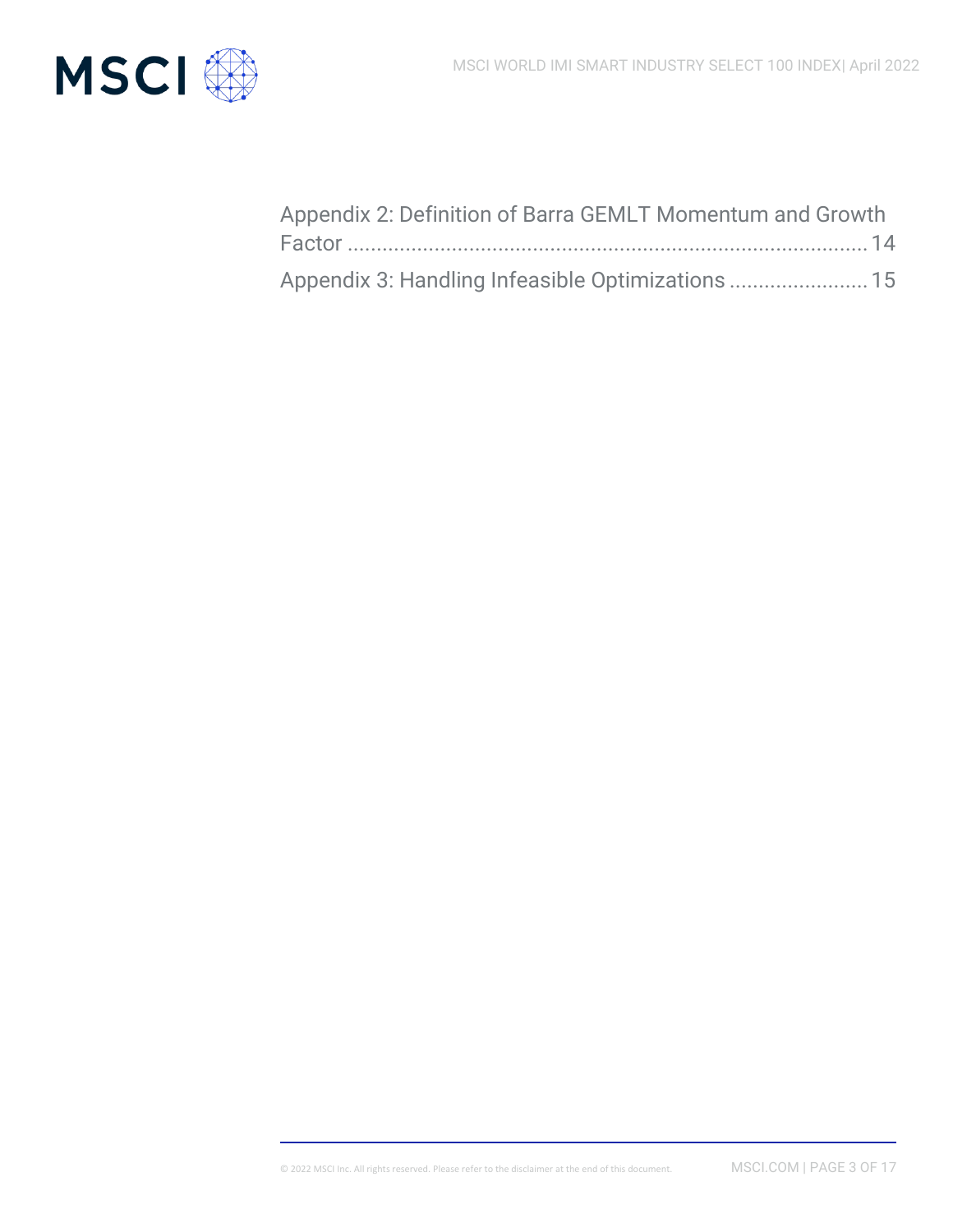

# **1 Introduction**

The MSCI World IMI Smart Industry Select 100 Index (the 'Index') aims to represent the performance of a set of 100 companies that are associated with the smart industry theme (and in particular, the ideas of smart production, smart services and smart energy that comprise it) by combining constituents from MSCI indexes that belong to the following listed themes in a diversified manner using optimization.

- Autonomous Technology and Industrial Innovation
- Robotics
- Efficient Energy
- Smart Cities
- Next Generation Internet Innovation

The Index also seeks high exposure to Momentum and Growth factors within the relevant Barra Equity Model and lower risk<sup>1</sup> than MSCI World IMI index. The Index aims to achieve diversification with country and sector constraints.

<sup>&</sup>lt;sup>1</sup> An estimated security co-variance matrix based on the relevant Barra multi-factor equity model is used to forecast lowest risk. Details about the Barra multi-factor risk models are available at https: [https://www.msci.com/portfolio](https://www.msci.com/portfolio-management)[management](https://www.msci.com/portfolio-management)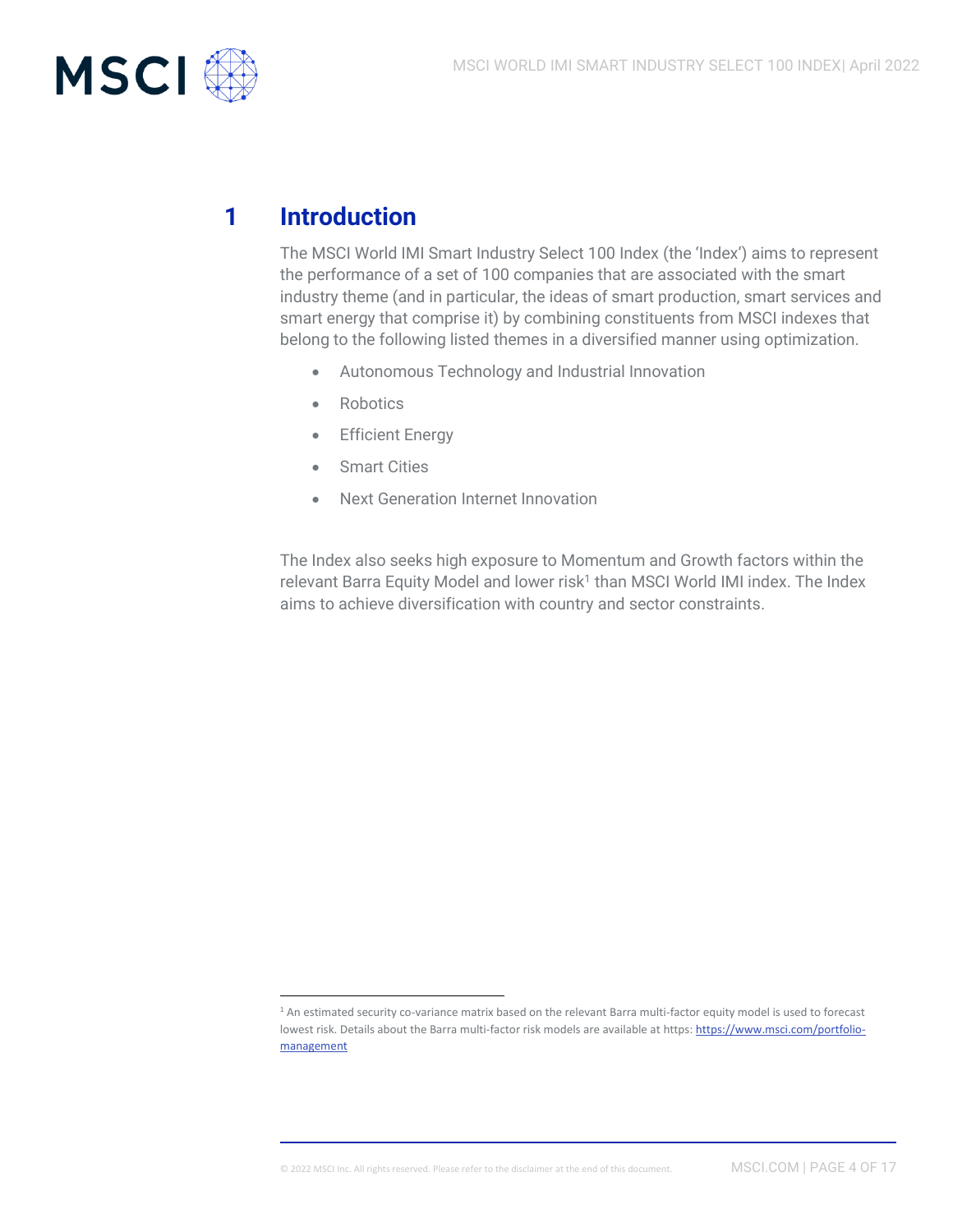

# **2 ESG Research Framework**

The Index uses research provided by MSCI ESG Research. The index uses the following MSCI ESG Research product: MSCI ESG Controversies and MSCI ESG Ratings.

For details on MSCI ESG Research's full suite of ESG products, please refer to: <https://www.msci.com/esg-investing>

### 2.1 MSCI ESG CONTROVERSIES

MSCI ESG Controversies (formerly known as MSCI Impact Monitor) provides assessments of controversies concerning the negative environmental, social, and/or governance impact of company operations, products and services. The evaluation framework used in MSCI ESG Controversies is designed to be consistent with international norms represented by the UN Declaration of Human Rights, the ILO Declaration on Fundamental Principles and Rights at Work, and the UN Global Compact. MSCI ESG Controversies Score falls on a 0-10 scale, with "0" being the most severe controversy.

For more details on MSCI ESG Controversies, please refer to [https://www.msci.com/documents/10199/acbe7c8a-a4e4-49de-9cf8-](https://www.msci.com/documents/10199/acbe7c8a-a4e4-49de-9cf8-5e957245b86b) [5e957245b86b](https://www.msci.com/documents/10199/acbe7c8a-a4e4-49de-9cf8-5e957245b86b)

### 2.2 MSCI ESG RATINGS

MSCI ESG Ratings provides research, data, analysis and ratings of how well companies manage environmental, social and governance risks and opportunities. MSCI ESG Ratings provides an overall company ESG rating - a seven-point scale from 'AAA' to 'CCC'. In addition, the product provides scores and percentiles indicating how well a company manages each key issue relative to industry peers, as well as underlying data and metrics used to compile the scores and ratings.

For more details on MSCI ESG Ratings, please refer to [https://www.msci.com/esg](https://www.msci.com/esg-ratings)[ratings.](https://www.msci.com/esg-ratings)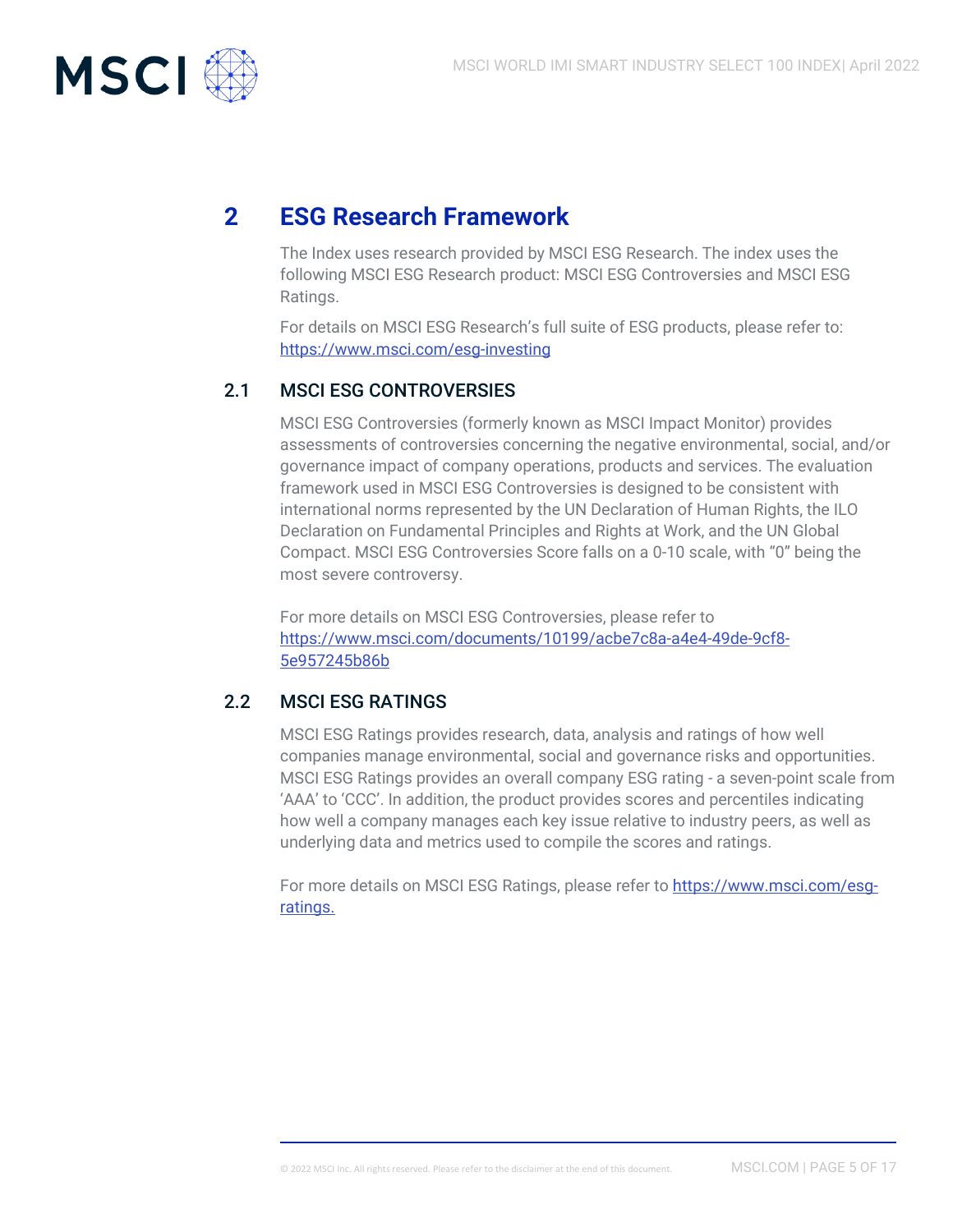

# **3 Index Construction**

The Index is constructed from the MSCI World IMI (the "Parent Index"). The following steps are applied at initial construction of the Index.

- Determining Applicable Universe and the base currency for optimization
- Eligible Universe screening
- Defining the optimization objective and constraints
- Determining the optimized index
- Applying MSCI 10/40 Index methodology

### 3.1 APPLICALBE UNIVERSE AND THE BASE CURRENCY FOR OPTIMIZATION

The Applicable Universe for the Index is constructed by selecting only those securities from the Parent Index that are also a part of following five MSCI Thematic Indexes:

- MSCI ACWI IMI Efficient Energy Index $2$
- MSCI ACWI IMI Autonomous Technology & Industrial Innovation Index<sup>3</sup>
- MSCI ACWI IMI Smart Cities Index<sup>4</sup>
- MSCI ACWI IMI Robotics Index<sup>5</sup>
- **MSCI ACWI IMI Next Generation Internet Innovation Index<sup>6</sup>**

Constructing the Index begins with determining the Applicable Universe and then applying screens to arrive at the Eligible Universe to perform the optimization. The optimization is performed from a base currency perspective and does not allow short selling of securities. The optimization base currency is USD.

<sup>&</sup>lt;sup>2</sup> MSCI ACWI IMI Efficient Energy Index Methodology at **MSCI Efficient Energy Index Methodology** 

<sup>&</sup>lt;sup>3</sup> MSCI ACWI IMI Autonomous Technology & Industrial Innovation Index Methodology at MSCI ACWI IMI Autonomous [Technology & Industrial Innovation Index](https://www.msci.com/eqb/methodology/meth_docs/ACWI_IMI_AUTONOM_TECH_INDUSTRIAL_INNOVATION_INDEX.pdf)

<sup>&</sup>lt;sup>4</sup> [MSCI ACWI IMI Smart Cities Index](https://www.msci.com/eqb/methodology/meth_docs/MSCI_ACWI_IMI_SMART_CITIES_INDEX_UPDT.pdf) Methodology at **MSCI ACWI IMI Smart Cities Index** 

<sup>&</sup>lt;sup>5</sup> MSCI ACWI IMI Robotics Index Methodology at **MSCI Robotics Index Methodology** 

<sup>6</sup> MSCI ACWI IMI Next Generation Internet Innovation Index Methodology a[t MSCI ACWI IMI Next Generation Internet](https://www.msci.com/eqb/methodology/meth_docs/MSCI_ACWI_IMI_Next_Generation_Internet_Innovation_Index_April2020.pdf)  [Innovation Index](https://www.msci.com/eqb/methodology/meth_docs/MSCI_ACWI_IMI_Next_Generation_Internet_Innovation_Index_April2020.pdf)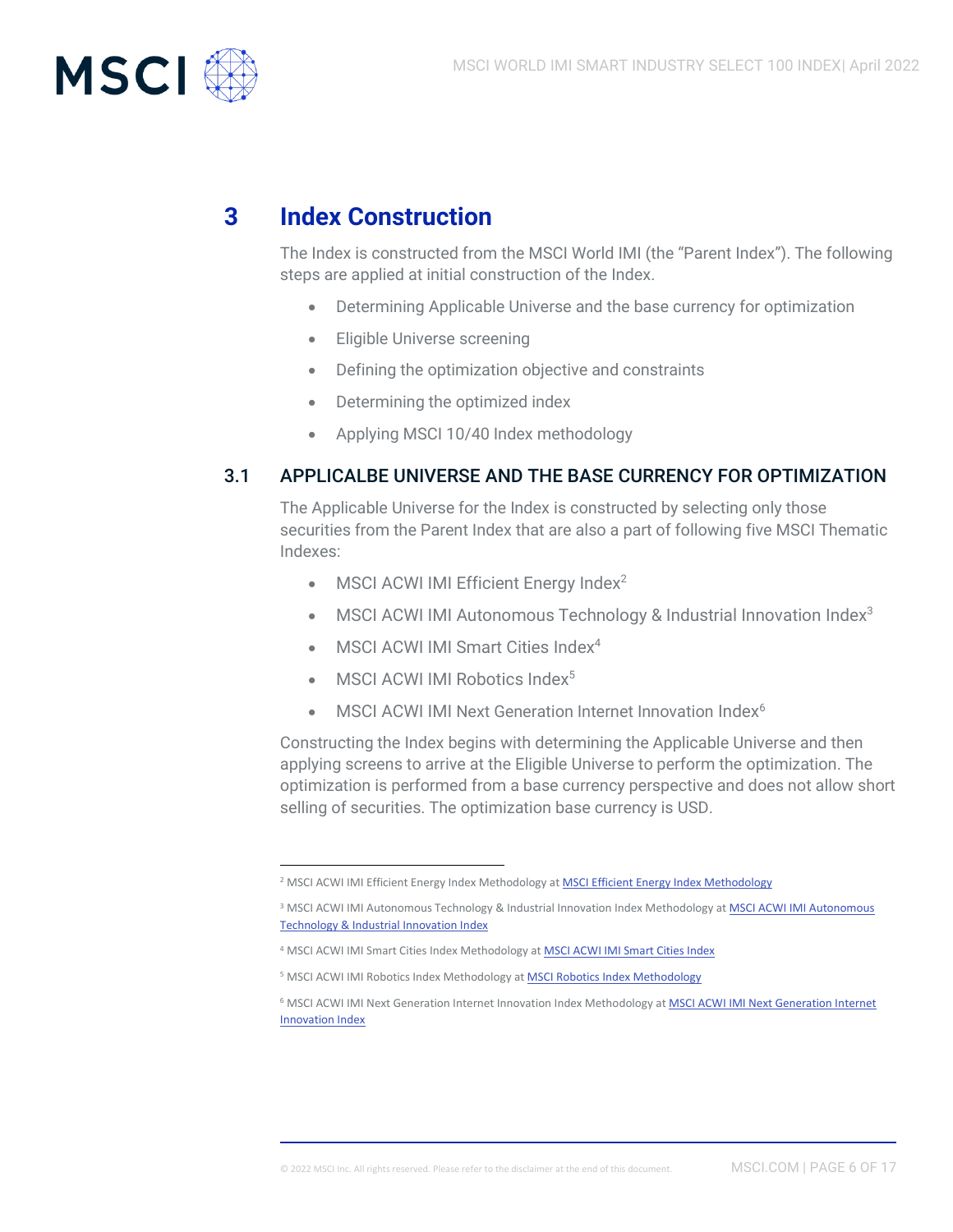

The optimization relies on factor exposures for all the securities in the Parent Index and the factor co-variance matrix of the relevant Barra Equity Model<sup>7</sup>.

### 3.2 ELIGIBLE UNIVERSE SCREENING

### **3.2.1 LIQUIDITY CRITERIA**

Securities with 3-month ADTV greater than or equal to EUR 5 million are eligible for inclusion in the Index.

ADTV is defined as Average Daily Traded Value and is calculated as:

$$
ADTV_{3M} = \frac{ATV_{3M}^8}{252}
$$

Where  $ATV_{3M}$  is annualized 3-month Average Traded Value of the security.

To avoid multiple securities of the same company in the final index, only the most liquid security for each issuer per its 3-month ADTV, is eligible for inclusion in the Index. For any issuer, should two securities have the same 3-month ADTV, the one with the higher free float-adjusted market capitalization is included.

### **3.2.2 SIZE CRITERIA**

Securities with full market capitalization greater than or equal to EUR 500 million are eligible for inclusion in the Index.

### **3.2.3 UNRATED COMPANIES**

Unrated companies as per the following criteria are not eligible for inclusion in the index.

- Missing Controversy Score Companies not assessed by MSCI ESG Research on MSCI ESG Controversies.
- Missing ESG Rating Companies not rated by MSCI ESG Research for an ESG assessment.

<sup>7</sup> Please refer to Appendix 1 for the detailed information on model usage

<sup>8</sup> MSCI Index Calculation Methodology a[t https://www.msci.com/index-methodology](https://www.msci.com/index-methodology)

MSCI Global Investable Market Indexes Methodology at <https://www.msci.com/index-methodology>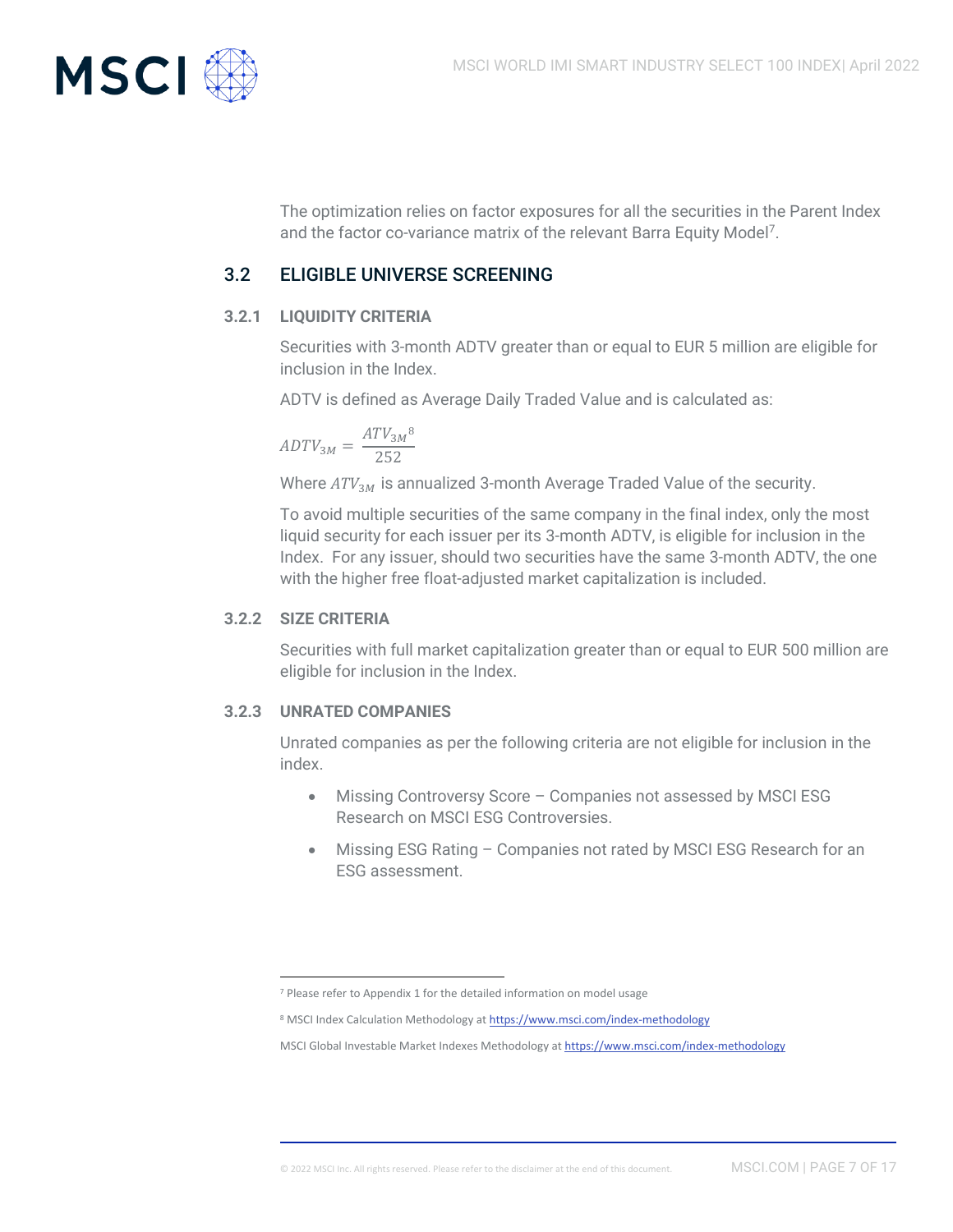

### **3.2.4 ESG CONTROVERSIES SCORE ELIGIBILITY**

The Index uses MSCI ESG Controversies Scores to identify those companies that are involved in very serious controversies involving the environmental, social, or governance impact of their operations and/or products and services. Companies are required to have an MSCI ESG Controversies Score of 1 or higher to be eligible for inclusion in the Index.

### **3.2.5 ESG RATINGS ELIGIBILITY**

The Index uses MSCI ESG Ratings to identify companies that have demonstrated an ability to manage their ESG risks and opportunities. Companies having MSCI ESG Rating of 'AAA', 'AA', 'A','BBB' or 'BB' are eligible for inclusion in the Index.

### **3.2.6 SELECT COMPANIES EXCLUSION**

The Index excludes the following four companies at each quarterly rebalance:

- Cogent Communications Holdings, Inc.
- Daiseki Co., Ltd.
- Sansan
- West Holdings Corp

### 3.3 DEFINING THE OPTIMIZATION OBJECTIVE AND CONSTRAINTS

#### **3.3.1 OPTIMIZATION OBJECTIVE**

The optimization objective is to maximize the Utility Function with various other optimization constraints as specified in 3.3.2:

$$
U = \alpha - \text{Total Risk}
$$

Where,

Total Risk = ex-ante risk of the portfolio calculated using relevant Barra Equity Model and is a combination of common factor risk and stock specific risk.

### **CALCULATION OF THE ALPHA SCORE**

The composite alpha has a combination of the target factor exposure of each security multiplied by the weights given to each target factor.

 $\alpha(i) = 50\% * MF(i) + 50\% * GF(i)$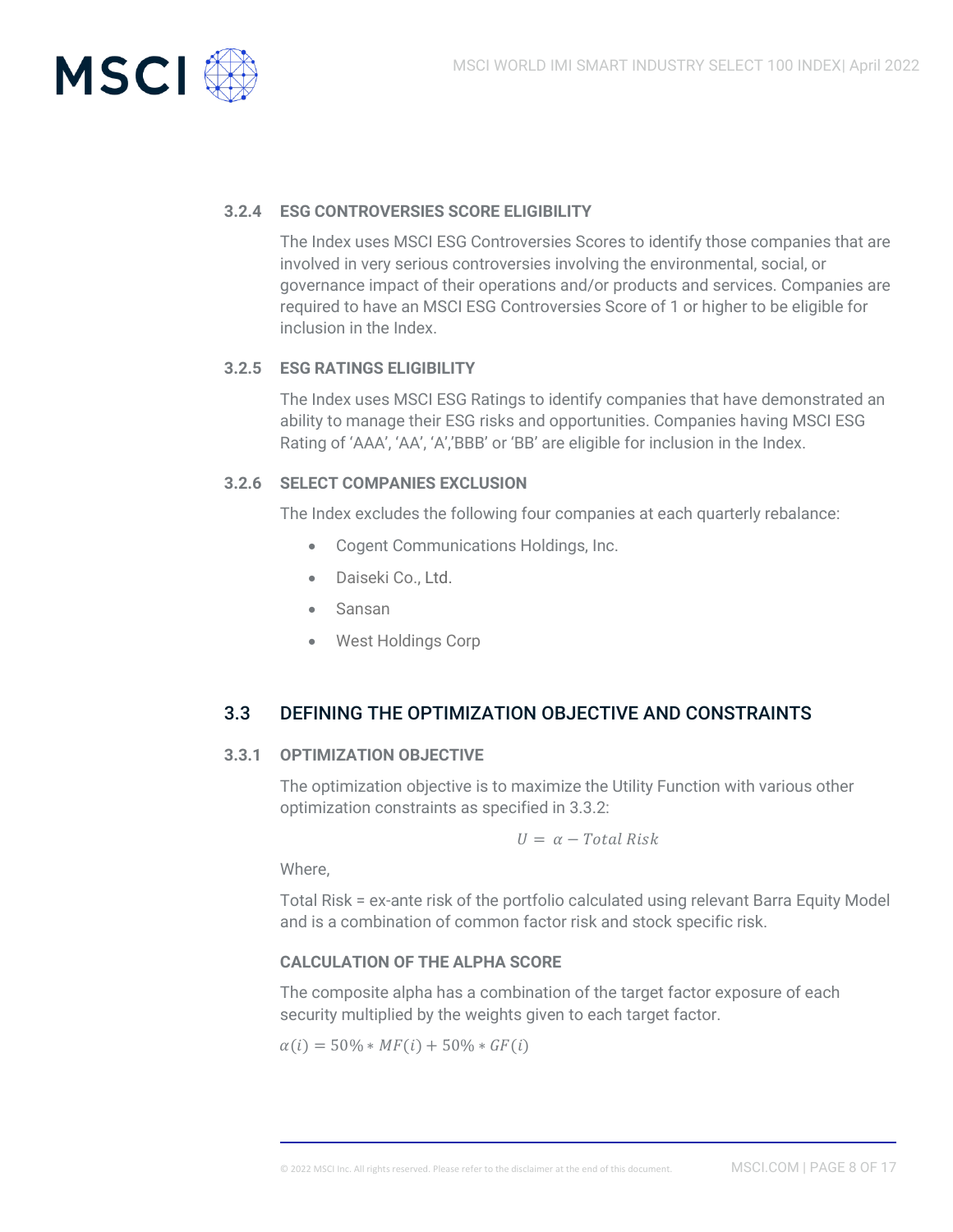

Where,

 $\alpha(i)$  = Alpha score for each security i

- $MF(i)$  = Factor exposure of each security i to the Momentum<sup>9</sup>factor
- $GF(i)$  = Factor exposure of each security i to the Growth <sup>10</sup>factor

### **3.3.2 OPTIMIZATION CONSTRAINTS**

The Index is constructed using the Barra Open Optimizer in combination with the relevant Barra Equity Model. The optimization uses Eligible Universe and the specified optimization objective and constraints to determine the Index.

At each quarterly rebalance, the following optimization constraints are applied which aim to ensure investability while achieving high exposure to Momentum and Growth factors and lower risk<sup>11</sup> than the Parent Index.

| No. | <b>Parameter</b>                                                                                                                              | <b>Constraint</b> |
|-----|-----------------------------------------------------------------------------------------------------------------------------------------------|-------------------|
|     | Number of Constituents                                                                                                                        | 100               |
| 2   | Maximum weight of a single security                                                                                                           | 2%                |
| 3   | Maximum Weight to a Country                                                                                                                   | 50%               |
| 4   | Maximum Weight to each GICS® sector                                                                                                           | 30%               |
| 5   | Active exposure to non-target Barra style factors<br>(factors not included in the calculation of alpha score)<br>relative to the Parent Index | (-0.75,0.75)      |

<sup>9</sup> Please refer to Appendix 2

<sup>&</sup>lt;sup>10</sup> Please refer to Appendix 2

<sup>&</sup>lt;sup>11</sup> An estimated security co-variance matrix based on the relevant Barra multi-factor equity model is used to forecast lowest risk. Details about the Barra multi-factor risk models are available at https: [https://www.msci.com/portfolio](https://www.msci.com/portfolio-managementf)[management](https://www.msci.com/portfolio-managementf)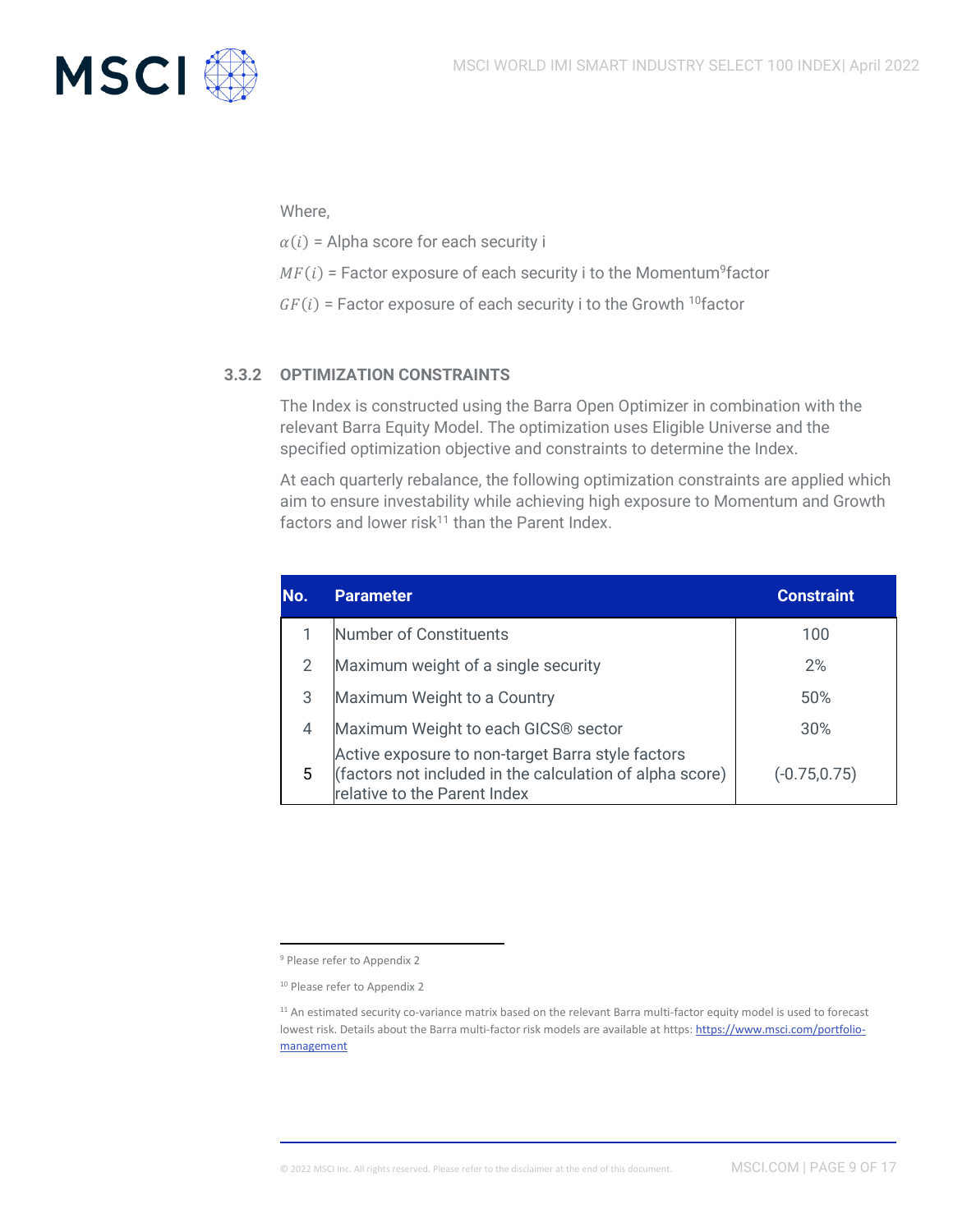

## 3.4 DETERMINING THE OPTIMIZED INDEX

The weights of the securities are an outcome of the optimization process. The optimization uses the Eligible Universe and the specified optimization objective and constraints to determine the Optimized Index.

### 3.5 APPLYING MSCI 10/40 INDEX METHODOLOGY

The Index is designed to take into account the rules applicable for UCITS III compliant funds. Therefore, for MSCI World IMI Smart Industry Select 100 Index, the MSCI 10/40 Index Methodology is applied after the step described in section 3.4.

The details of the MSCI 10/40 Index Methodology are available at [https://www.msci.com/index-methodology.](https://www.msci.com/index-methodology)

# **4 Maintenance of the MSCI World IMI Smart Industry Select 100 Index**

### 4.1 QUARTERLY INDEX REVIEWS

The Index is reviewed on a quarterly basis as per the steps described in Section 3, coinciding with the May and November Semi-Annual Index Reviews and the February and August Quarterly Index Reviews of the Parent Index.

For each rebalance, the Barra Equity Model data as of the end of the month preceding the Index Review are used. This approach aims to capture timely updates to the risk characteristics of the companies and coincide with the rebalancing frequency of the relevant Parent Index.

In general, MSCI uses MSCI ESG Research data (including MSCI ESG Ratings, MSCI ESG Controversies Scores) as of the end of the month preceding the Index Reviews for the rebalancing of the Index. For some securities, such data may not be published by MSCI ESG Research by the end of the month preceding the Index Review. For such securities, MSCI will use ESG data published after the end of month, when available, for the rebalancing of the Index.

The pro forma index is in general announced nine business days before the effective date.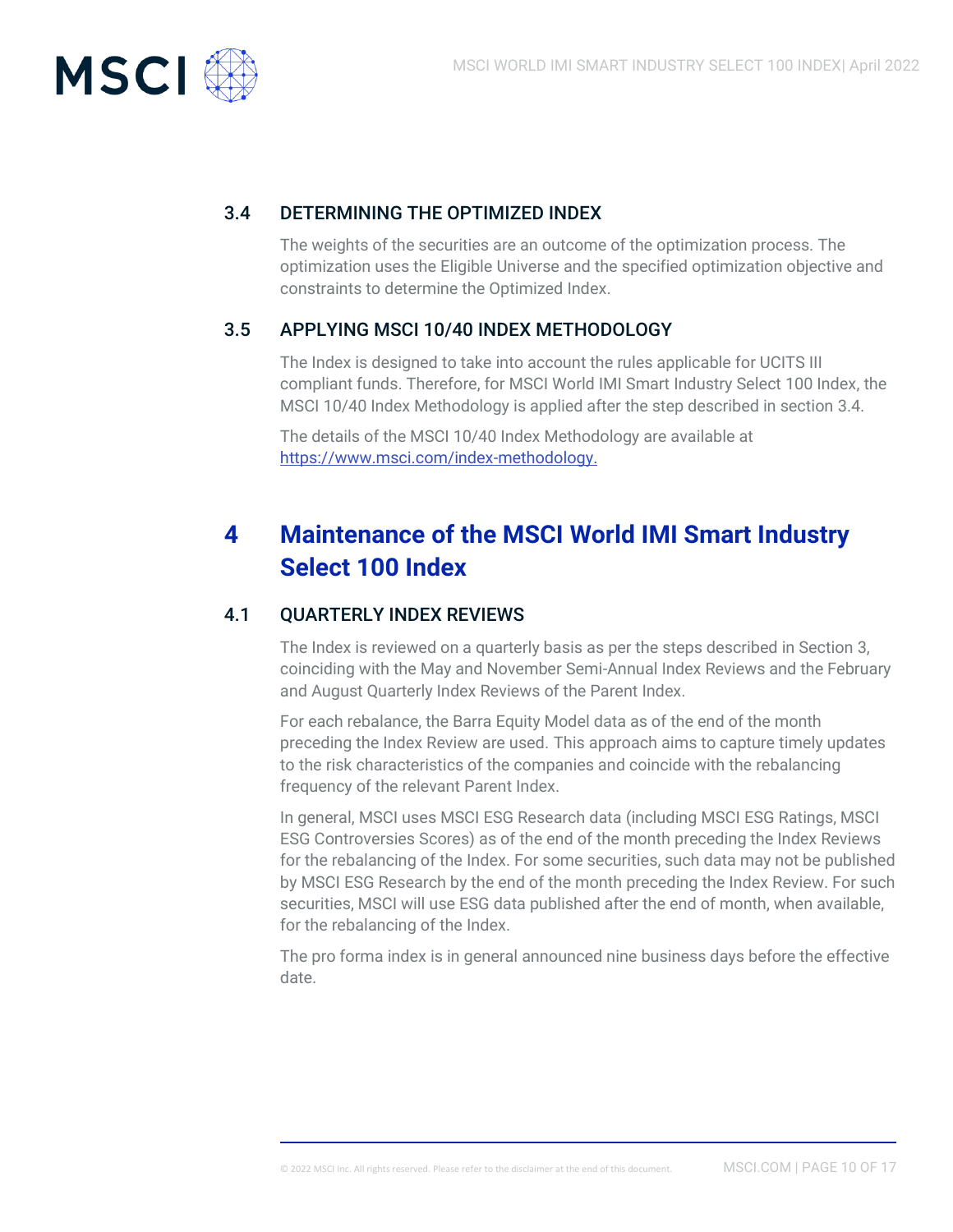

# 4.2 ONGOING EVENT-RELATED CHANGES

The following section briefly describes the treatment of common corporate events within the Index. Changes in index market capitalization that occur because of corporate event implementation will be offset by a corresponding change in the Variable Weighting Factor (VWF) of the constituent.

No new securities will be added (except where noted below) to the Index between Index Reviews. For cases where additions are noted below, securities will be added to the index only if added to the parent index. Parent Index deletions will be reflected simultaneously.

| <b>EVENT TYPE</b>                          | <b>EVENT DETAILS</b>                                                                                                                                                                                                                                                   |
|--------------------------------------------|------------------------------------------------------------------------------------------------------------------------------------------------------------------------------------------------------------------------------------------------------------------------|
| <b>New additions to the Parent Index</b>   | A new security added to the Parent<br>Index (such as IPO and other early<br>inclusions) will not be added to the<br>index.                                                                                                                                             |
| <b>Spin-Offs</b>                           | All securities created as a result of the<br>spin-off of an existing Index<br>constituent will not be added to the<br>Index at the time of event<br>implementation. Reevaluation for<br>continued inclusion in the Index will<br>occur at the subsequent Index Review. |
| <b>Merger/Acquisition</b>                  | For Mergers and Acquisitions, the<br>acquirer's post event weight will<br>account for the proportionate amount<br>of shares involved in deal<br>consideration, while cash proceeds<br>will be invested across the Index.                                               |
|                                            | If an existing Index constituent is<br>acquired by a non-Index constituent,<br>the existing constituent will be deleted<br>from the Index and the acquiring non-<br>constituent will not be added to the<br>Index.                                                     |
| <b>Changes in Security Characteristics</b> | A security will continue to be an Index<br>constituent if there are changes in<br>characteristics (country, sector, size                                                                                                                                               |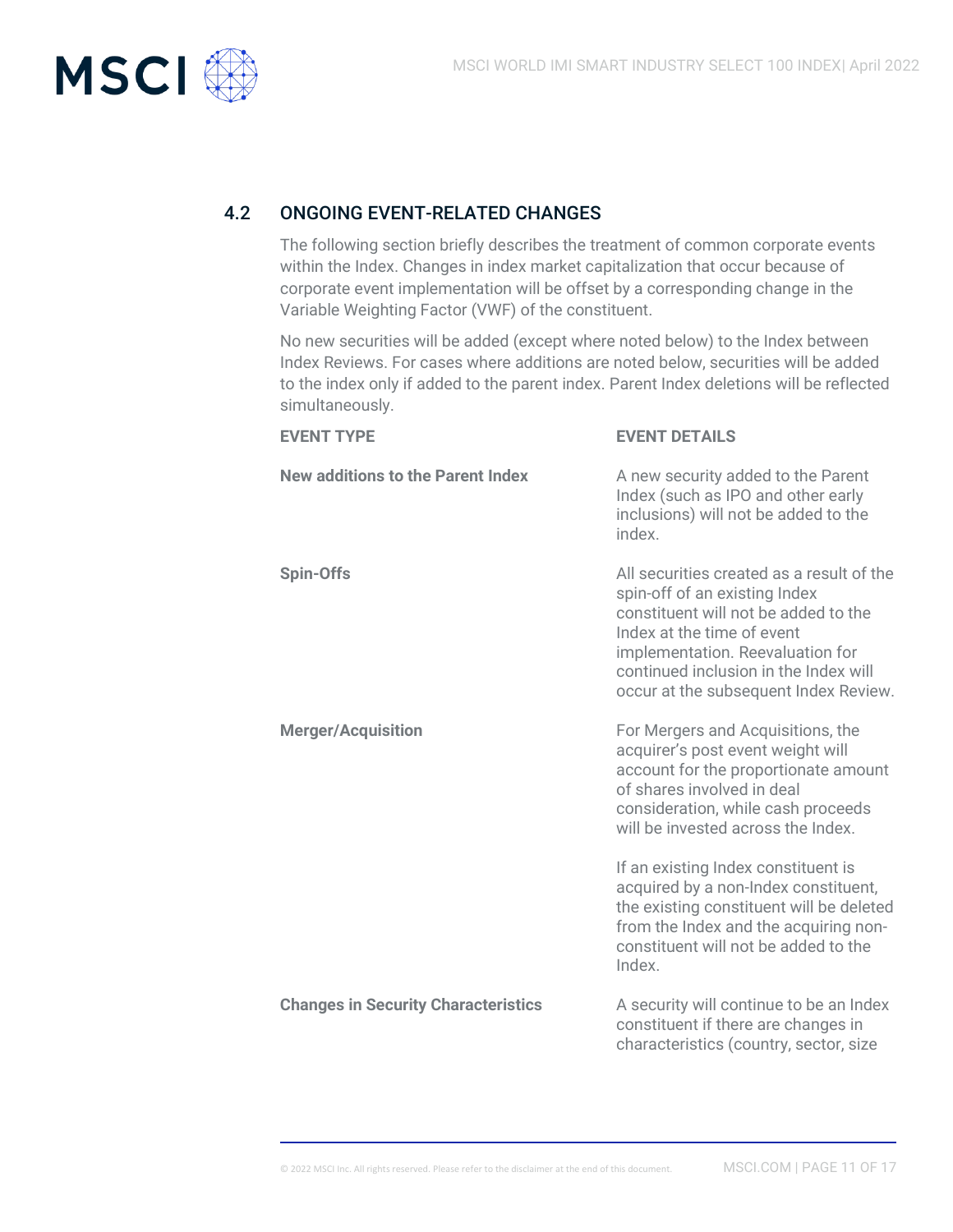

segment, etc.) Reevaluation for continued inclusion in the Index will occur at the subsequent Index Review.

Further detail and illustration regarding specific treatment of corporate events relevant to this Index can be found in the MSCI Corporate Events Methodology book under the sections detailing the treatment of events in Capped Weighted and Non-Market Capitalization Weighted indexes.

The MSCI Corporate Events methodology book is available at: <https://www.msci.com/index-methodology>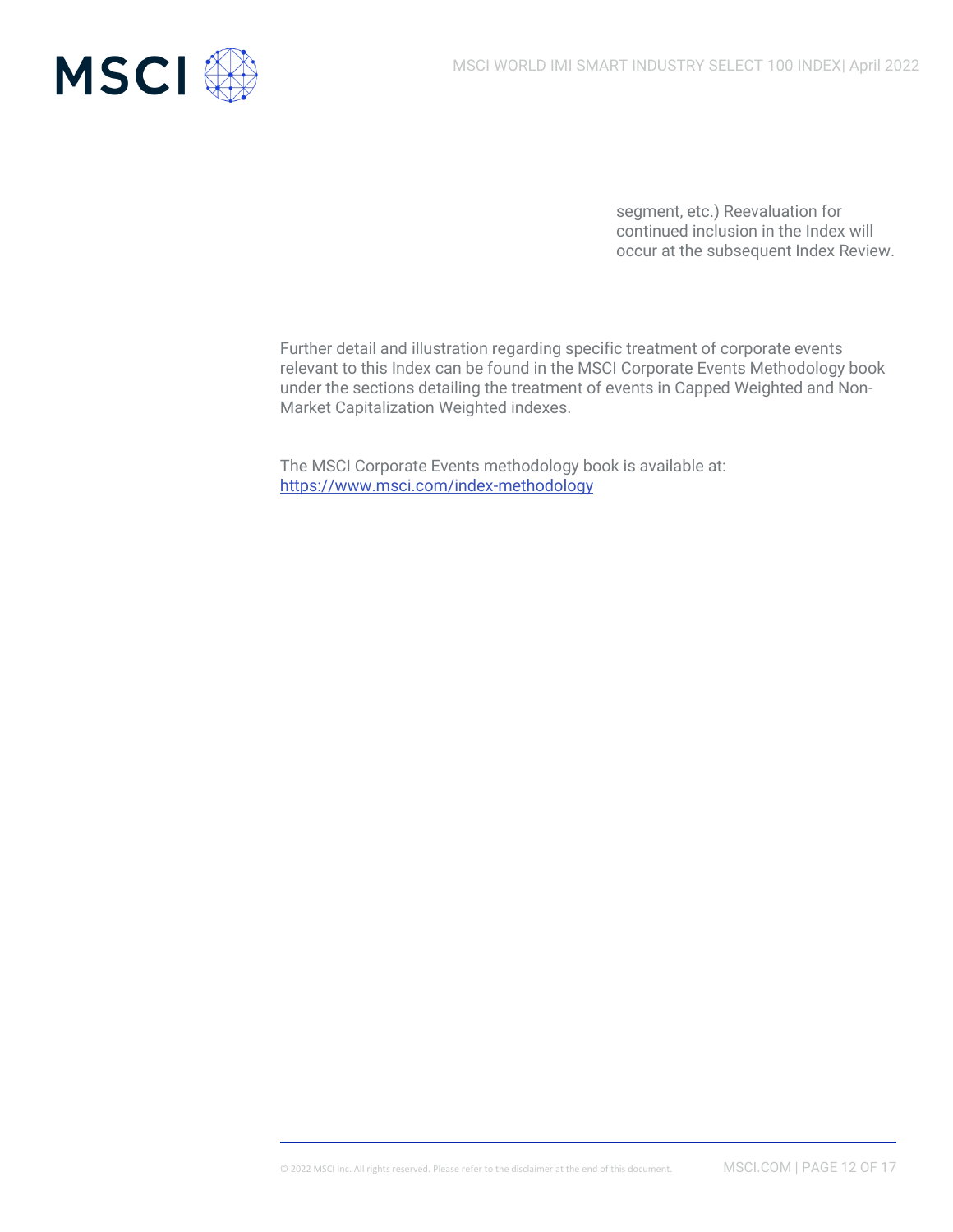

# **Appendix 1: New Release of BARRA® EQUITY MODEL or BARRA® OPTIMIZER**

The methodology presently uses MSCI Barra Global Equity Model for Long-Term Investors ("GEMLTL") for the optimization. A new release of the relevant Barra Equity Model or Barra Optimizer may replace the former version within a suitable timeframe.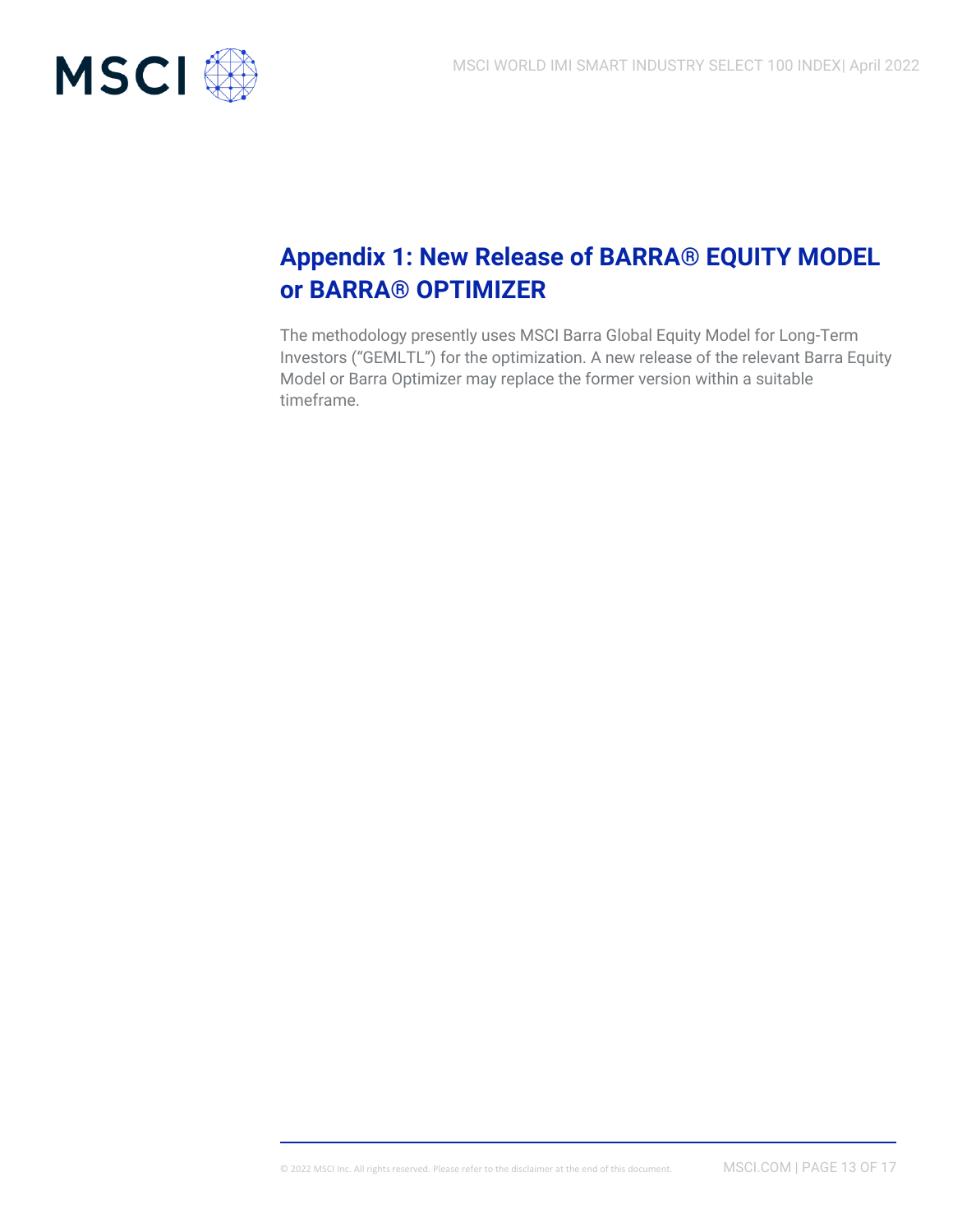

# **Appendix 2: Definition of Barra GEMLT Momentum and Growth Factor**

• The Momentum factor is described using MSCI's Barra Global Equity Model for Long-Term Investors (GEMLTL). The precise choice of component factors used to represent each broad factor group is governed by the current model used for the optimization, which may change with a new release of the Barra Equity Model.

#### **Momentum**

Momentum Factor differentiates stocks based on their performance over the trailing 12 months. When computing Momentum exposures we exclude the most recent returns in order to avoid the effects of short-term reversal.

• The Growth factor is described using MSCI's Barra Global Equity Model for Long-Term Investors (GEMLTL). The precise choice of component factors used to represent each broad factor group is governed by the current model used for the optimization, which may change with a new release of the Barra Equity Model.

#### **Growth**

Definition = 0.7\*EGRLF + 0.1\*EGRO + 0.2\*SGRO

**Where** 

EGRLF = Analyst-Predicted Earnings Long-term Growth

Long-term (3-5 years) earnings growth forecasted by analysts.

#### EGRO = Earnings per Share Growth Rate

Annual reported earnings per share are regressed against time over the past five fiscal years. The slope coefficient is then divided by the average annual earnings per share.

SGRO = Sales per Share Growth Rate Annual reported sales per share are regressed against time over the past five fiscal years. The slope coefficient is then divided by the average annual sales per share.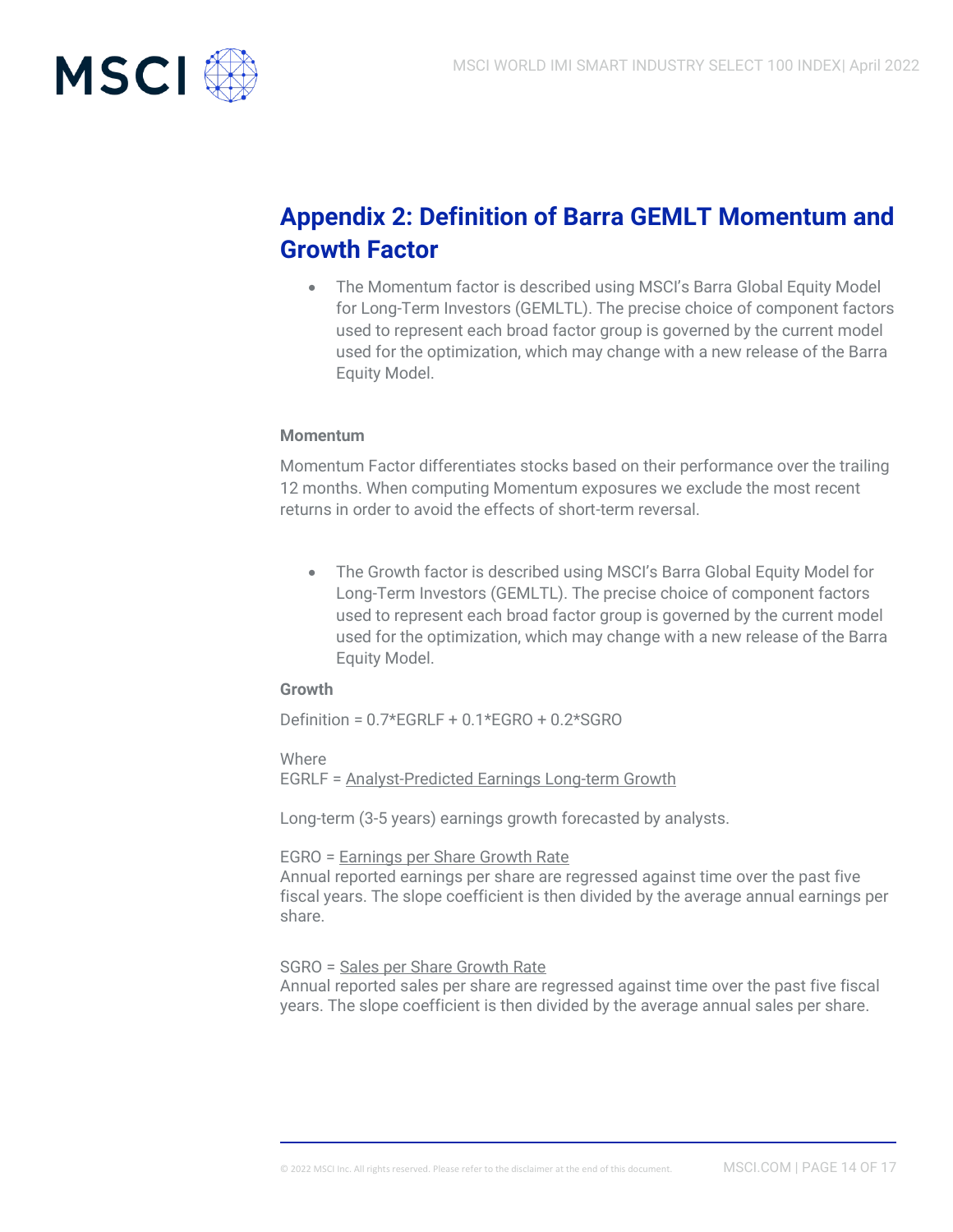

# **Appendix 3: Handling Infeasible Optimizations**

During the quarterly Index review, in the event that there is no optimal solution that satisfies all the optimization constraints defined in Section 3.3.2, the number of constituents constraint relaxed automatically by setting the number of constituents constraint as a Soft Constraint in the Barra Optimizer, to find an optimal solution.

In the event that there is no optimal solution after the above constraints have been relaxed, the MSCI World IMI Smart Industry Select 100 Index will not be rebalanced for that Index review.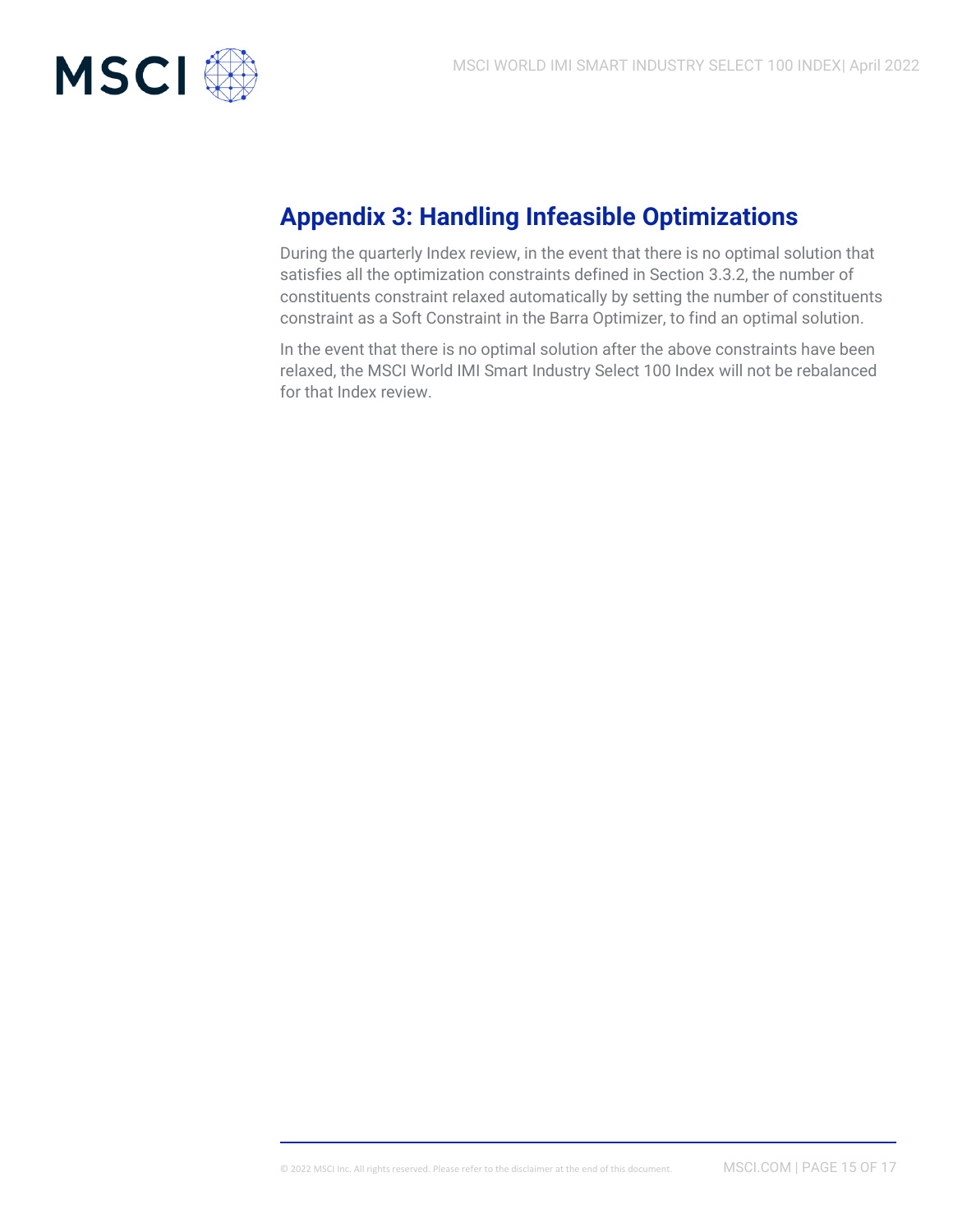

# **Contact us**

### **AMERICAS**

| clientservice@msci.com |  |  |
|------------------------|--|--|
|                        |  |  |

| Americas        | 1888 588 4567 *   |
|-----------------|-------------------|
| Atlanta         | + 1 404 551 3212  |
| <b>Boston</b>   | +1 617 532 0920   |
| Chicago         | + 1 312 675 0545  |
| Monterrey       | + 52 81 1253 4020 |
| <b>New York</b> | +12128043901      |
| San Francisco   | +14158368800      |
| São Paulo       | + 55 11 3706 1360 |
| Toronto         | +1 416 628 1007   |
|                 |                   |

### EUROPE, MIDDLE EAST & AFRICA

| Cape Town | +27216730100     |
|-----------|------------------|
| Frankfurt | +496913385900    |
| Geneva    | +41 22 817 9777  |
| London    | +44 20 7618 2222 |
| Milan     | +39 02 5849 0415 |
| Paris     | 0800 91 59 17 *  |

### ASIA PACIFIC

| China North     | 10800 852 1032 *      |
|-----------------|-----------------------|
| China South     | 10800 152 1032 *      |
| Hong Kong       | +852 2844 9333        |
| Mumbai          | + 91 22 6784 9160     |
| Seoul           | 00798 8521 3392 *     |
| Singapore       | 800 852 3749 *        |
| Sydney          | + 61 2 9033 9333      |
| Taipei          | 008 0112 7513 *       |
| <b>Thailand</b> | 0018 0015 6207 7181 * |
| Tokyo           | + 81 3 5290 1555      |
|                 |                       |

 $* =$  toll fre

### **ABOUT MSCI**

MSCI is a leader provider of critical decision support tools and services for the global investment community. With over 50 years of expertise in research, data and technology, we power better investment decisions by enabling clients to understand and analyze key drivers of risk and return and confidently build more effective portfolios. We create industry-leading research-enhanced solutions that clients use to gain insight into and improve transparency across the investment process.

The process for submitting a formal index complaint can be found on the index regulation page of MSCI's website at:

### [Index regulation -](https://www.msci.com/index-regulation) MSCI

To learn more, please visit

#### [www.msci.com](http://www.msci.com/)